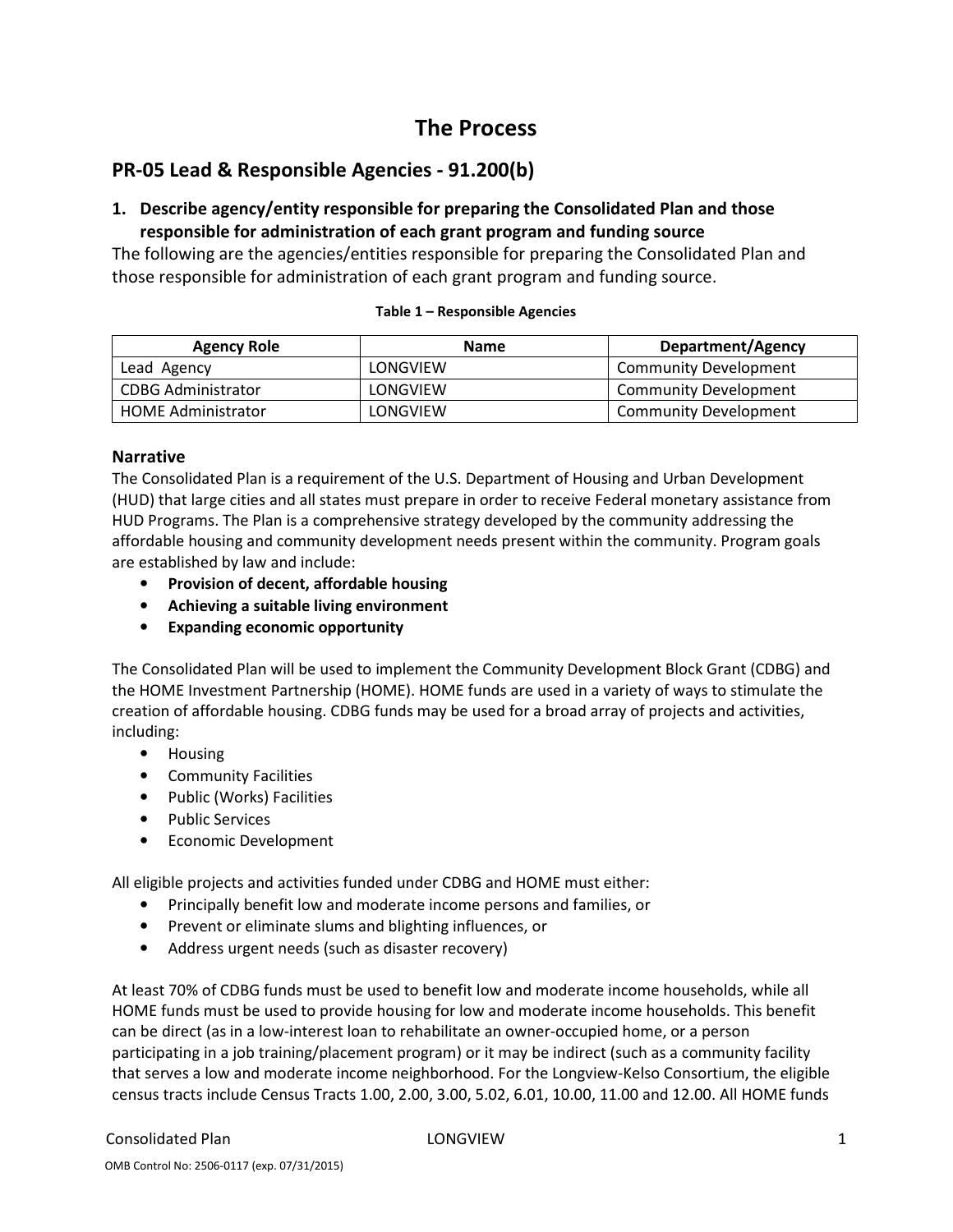must benefit low and moderate income households. An outline of benefit requirements is provided below.

## Consolidated Plan Public Contact Information

City of Longview: Julie Hourcle´ Community Development Department 1525 Broadway PO Box 128 Longview, WA 98632-7080 Email: julie.hourcle@mylongview.com Telephone: 360.442.5081

### City of Kelso:

Amy Mullerleile Assistant to the City Manager City of Kelso 203 Pacific Avenue Kelso, WA 98626 Email: amullerleile@kelso.gov Telephone: 360.577.3301.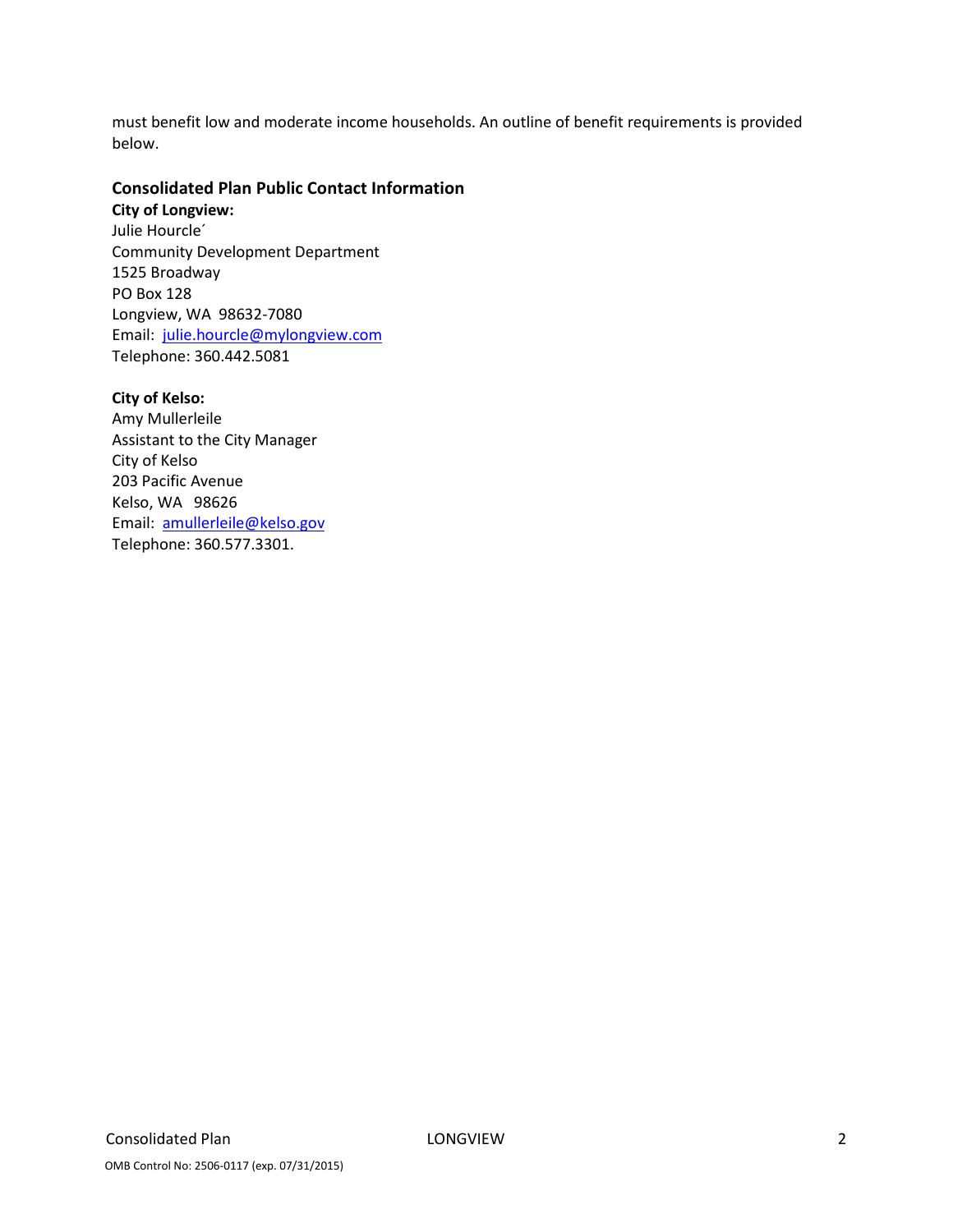# PR-10 Consultation - 91.100, 91.200(b), 91.215(l)

## 1. Introduction

The City of Longview will continue to maintain and pursue agency coordination by:

- Working with non-profit organizations to increase staff capacity to undertake affordable housing and supportive social services.
- Providing systematic training, technical assistance, and peer assistance for those involved in the financing, production, rehabilitation, and management of affordable housing and related supportive services.
- Serving as a clearinghouse for sharing information on programs, codes and regulations, and other building and program techniques that contribute to affordable housing.
- Cultivating positive, cooperative working relationships among housing and homeless advocates.
- Continue support and participation in the network of non-profit organizations, private organizations, foundations and other philanthropic organizations, lenders, corporations, and local government agencies that play key roles in housing and neighborhood vitality.

## Provide a concise summary of the jurisdiction's activities to enhance coordination between public and assisted housing providers and private and governmental health, mental health and service agencies (91.215(I)).

During the development of this Consolidated Plan, consultation with area housing and service providers occurred during a series of three focus group conversations around housing, homeless and economic needs of the community, with emphasis on low and moderate income populations. On an on-going basis, many housing and service partners participate in a monthly roundtable discussion at the Cowlitz Housing First! Coalition meetings. These forums provide opportunities to coordinate efforts, resolve problems, and identify new initiatives that would assist all the partners in achieving better outcomes. This approach has resulted in a 48% decline in homelessness in our jurisdiction over the past 9 years.

Public and private sector housing providers confer on issues of mutual concern at monthly Regional Housing Advisory Committee meetings. This body also advises the board of the Cowlitz-Wahkiakum Council of Governments regarding national or state policy issues that have impacts on housing and homelessness. Data from this Consolidated Plan has been shared with members of the Regional Housing Advisory Committee and formed the basis for robust discussion about community housing needs.

## Describe coordination with the Continuum of Care and efforts to address the needs of homeless persons (particularly chronically homeless individuals and families, families with children, veterans, and unaccompanied youth) and persons at risk of homelessness

Over 30 housing and service providers meet each month to identify issues and develop solutions to meet affordable housing and homeless needs. The cities of Longview and Kelso are represented on this coalition. It was during these monthly forums that the most recent focus of the Cowlitz Ten Year Plan was established as serving those who are most difficult to serve—and those who are therefore underserved by existing homeless programs and mainstream social programs. A focus on ending chronic homelessness, homeless youth, persons exiting institutions of care, and other "high needs" populations was brought into play. The most recent round of funding brought three new projects into

### Consolidated Plan 3 and 2008 Consolidated Plan 3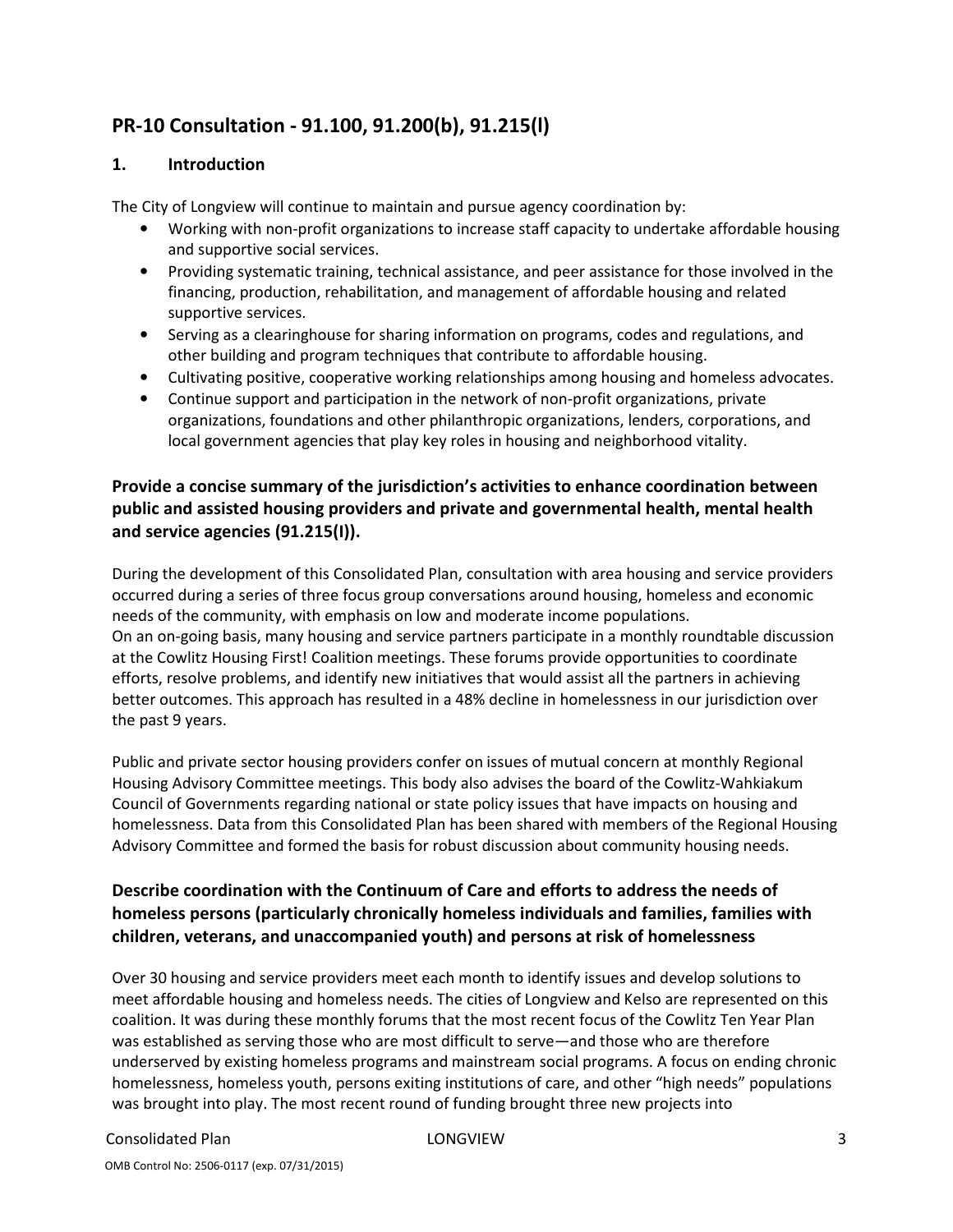implementation to address chronic homeless needs; Barrier-Free Shelter, Urban Rest Stop, and Low Barrier Housing funded through document recording fees. There is a need to work with both cities to ensure a permanent location for services aimed at the most difficult-to-serve are not excluded from local zoning and land use policy. Homeless veterans are address through a multi-pronged assortment of programs administered by the Longview Housing Authority, also a member of the coalition. A work group on homeless youth has been formed in 2014 and is just beginning their work. On-going conversations and outreach to our local housing authorities has started to yield some interest in blending resources to meet difficult needs.

The Coordinated Entry and Assessment program will begin in mid-2014 to assist individuals, families, families with children, veterans, youth, and chronically homeless persons with finding the resources that will resolve their housing instability. This is a project funded by the local document recording fees.

## Describe consultation with the Continuum(s) of Care that serves the jurisdiction's area in determining how to allocate ESG funds, develop performance standards and evaluate outcomes, and develop funding, policies and procedures for the administration of HMIS

Cowlitz CoC participates in the "Balance of WA State" Continuum of Care. As such, the Emergency Solutions Grants have been allocated based off of the state Consolidated Plan and distributed to each county. These funds have been designated by the state for homeless prevention and rapid rehousing, with an emphasis on the latter.

Likewise, the Cowlitz CoC participates in the "Balance of WA State" HMIS system, which provides training and technical assistance to apply and administer HMIS at an agency level. Performance standards and evaluation of outcomes also occurs at the Balance of State level, within the Balance of State Continuum of Care Coordination Committee (McKinney-Vento) and the Balance of State Homeless Committee, which also has working subcommittees. Two members of the Cowlitz CoC have voting seats on the Balance of State Continuum of Care.

Describe Agencies, groups, organizations and others who participated in the process and describe the jurisdiction's consultations with housing, social service agencies and other entities

| Agency/Group/Organization                                     | Longview Housing Authority     |
|---------------------------------------------------------------|--------------------------------|
| <b>Agency/Group/Organization Type</b>                         | <b>PHA</b>                     |
| What section of the Plan was addressed by Consultation?       | <b>Housing Need Assessment</b> |
|                                                               | <b>Public Housing Needs</b>    |
|                                                               | <b>Homelessness Strategy</b>   |
|                                                               | Homelessness Needs - Veterans  |
| How was the Agency/Group/Organization consulted and what      |                                |
| are the anticipated outcomes of the consultation or areas for |                                |
| improved coordination?                                        |                                |

### Table 2 – Agencies, groups, organizations who participated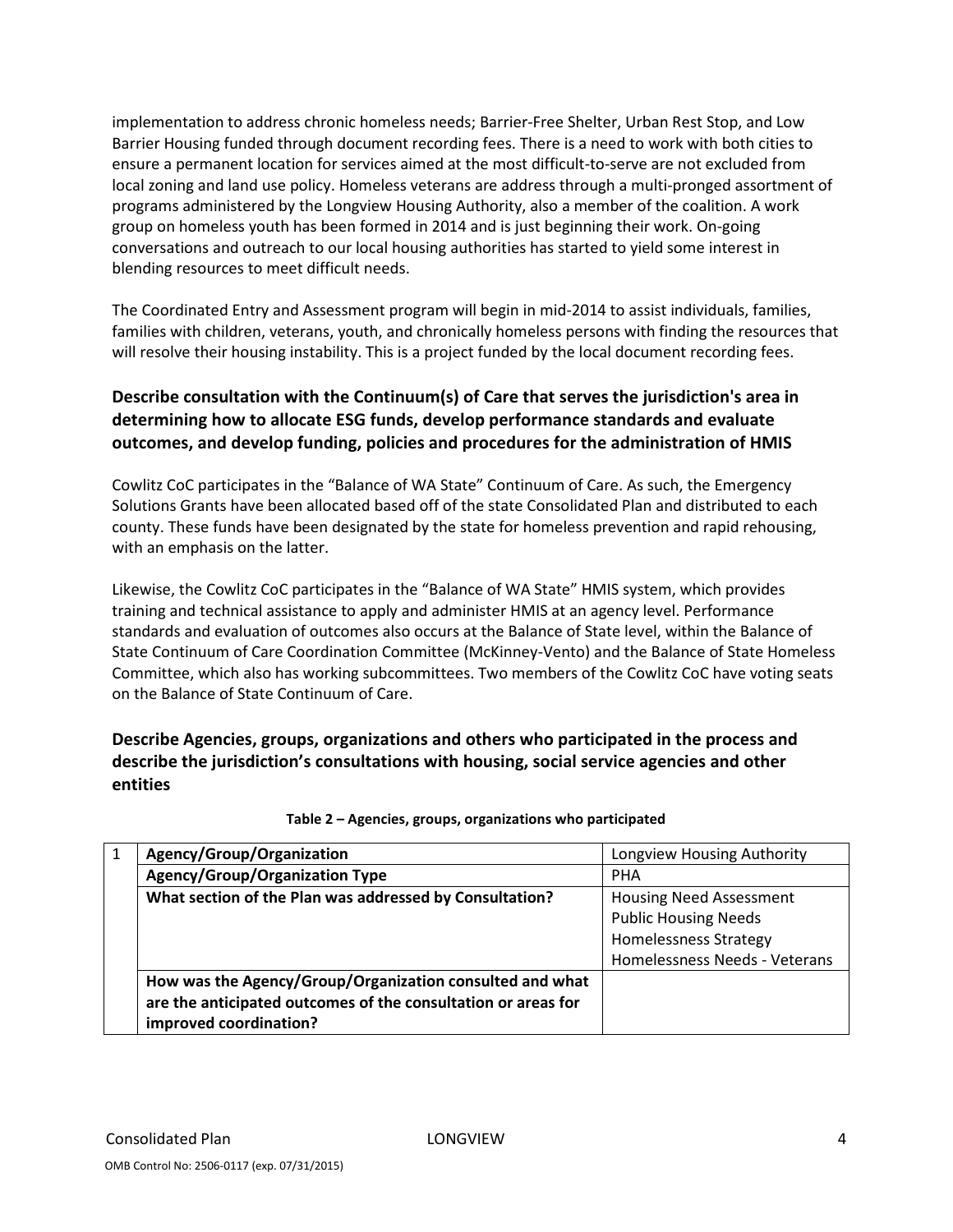| $\overline{2}$ | Agency/Group/Organization                                     | Lower Columbia CAC               |
|----------------|---------------------------------------------------------------|----------------------------------|
|                | <b>Agency/Group/Organization Type</b>                         | Housing                          |
|                |                                                               | Services-Elderly Persons         |
|                |                                                               | Services-homeless                |
|                |                                                               | Services-Employment              |
|                | What section of the Plan was addressed by Consultation?       | <b>Housing Need Assessment</b>   |
|                |                                                               | <b>Homelessness Strategy</b>     |
|                |                                                               | <b>Economic Development</b>      |
|                | How was the Agency/Group/Organization consulted and what      |                                  |
|                | are the anticipated outcomes of the consultation or areas for |                                  |
|                | improved coordination?                                        |                                  |
| 3              | Agency/Group/Organization                                     | <b>Habitat for Humanity</b>      |
|                | <b>Agency/Group/Organization Type</b>                         | Housing                          |
|                | What section of the Plan was addressed by Consultation?       | <b>Housing Need Assessment</b>   |
|                |                                                               | <b>Economic Development</b>      |
|                | How was the Agency/Group/Organization consulted and what      |                                  |
|                | are the anticipated outcomes of the consultation or areas for |                                  |
|                | improved coordination?                                        |                                  |
| 4              | Agency/Group/Organization                                     | Lower Columbia Mental health     |
|                |                                                               | Center/Cowlitz Guidance          |
|                |                                                               | Association                      |
|                | <b>Agency/Group/Organization Type</b>                         | Services-Health                  |
|                | What section of the Plan was addressed by Consultation?       | <b>Housing Need Assessment</b>   |
|                |                                                               | <b>Homelessness Strategy</b>     |
|                |                                                               | <b>Economic Development</b>      |
|                | How was the Agency/Group/Organization consulted and what      |                                  |
|                | are the anticipated outcomes of the consultation or areas for |                                  |
|                | improved coordination?                                        |                                  |
| 5              | Agency/Group/Organization                                     | Northwest Justice Project        |
|                | <b>Agency/Group/Organization Type</b>                         | Service-Fair Housing             |
|                | What section of the Plan was addressed by Consultation?       | <b>Housing Need Assessment</b>   |
|                |                                                               | <b>Homelessness Strategy</b>     |
|                |                                                               | <b>Economic Development</b>      |
|                | How was the Agency/Group/Organization consulted and what      |                                  |
|                | are the anticipated outcomes of the consultation or areas for |                                  |
|                | improved coordination?                                        |                                  |
| 6              | Agency/Group/Organization                                     | <b>Kelso Housing Authoirty</b>   |
|                | <b>Agency/Group/Organization Type</b>                         | <b>PHA</b>                       |
|                | What section of the Plan was addressed by Consultation?       | <b>Housing Need Assessment</b>   |
|                |                                                               | <b>Homelessness Strategy</b>     |
|                | How was the Agency/Group/Organization consulted and what      |                                  |
|                | are the anticipated outcomes of the consultation or areas for |                                  |
|                | improved coordination?                                        |                                  |
| 7              | Agency/Group/Organization                                     | <b>Emergency Support Shelter</b> |
|                | <b>Agency/Group/Organization Type</b>                         | Services-Victims of Domestic     |
|                |                                                               | Violence                         |
|                |                                                               | Services-homeless                |

OMB Control No: 2506-0117 (exp. 07/31/2015)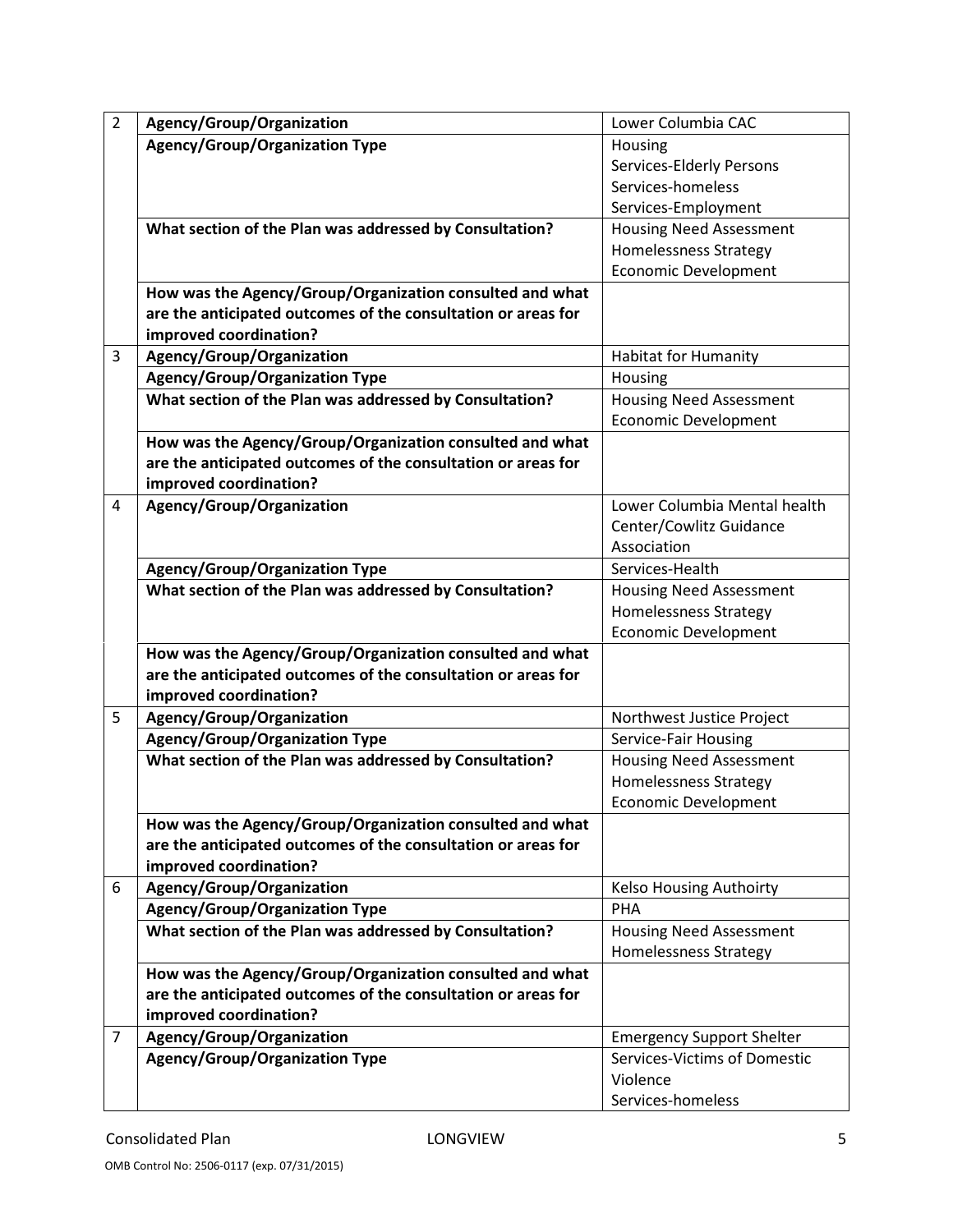|    | What section of the Plan was addressed by Consultation?       | <b>Homelessness Strategy</b>     |
|----|---------------------------------------------------------------|----------------------------------|
|    | How was the Agency/Group/Organization consulted and what      |                                  |
|    | are the anticipated outcomes of the consultation or areas for |                                  |
|    | improved coordination?                                        |                                  |
| 8  | Agency/Group/Organization                                     | <b>Cowlitz Community Network</b> |
|    | <b>Agency/Group/Organization Type</b>                         | <b>Community-based Education</b> |
|    | What section of the Plan was addressed by Consultation?       | <b>Homelessness Strategy</b>     |
|    | How was the Agency/Group/Organization consulted and what      |                                  |
|    | are the anticipated outcomes of the consultation or areas for |                                  |
|    | improved coordination?                                        |                                  |
| 9  | Agency/Group/Organization                                     | Youth and Family Link            |
|    | <b>Agency/Group/Organization Type</b>                         | Services-Children                |
|    | What section of the Plan was addressed by Consultation?       | <b>Homelessness Strategy</b>     |
|    | How was the Agency/Group/Organization consulted and what      |                                  |
|    | are the anticipated outcomes of the consultation or areas for |                                  |
|    | improved coordination?                                        |                                  |
| 10 | Agency/Group/Organization                                     | Southwest Washington             |
|    |                                                               | <b>Behavioral Health</b>         |
|    | <b>Agency/Group/Organization Type</b>                         | <b>Publicly Funded</b>           |
|    |                                                               | Institution/System of Care       |
|    | What section of the Plan was addressed by Consultation?       | <b>Homelessness Strategy</b>     |
|    | How was the Agency/Group/Organization consulted and what      |                                  |
|    | are the anticipated outcomes of the consultation or areas for |                                  |
|    | improved coordination?                                        |                                  |
| 11 | Agency/Group/Organization                                     | <b>Salvation Army</b>            |
|    | <b>Agency/Group/Organization Type</b>                         | Services-homeless                |
|    |                                                               | charitable                       |
|    | What section of the Plan was addressed by Consultation?       | Homelessness Strategy            |
|    | How was the Agency/Group/Organization consulted and what      |                                  |
|    | are the anticipated outcomes of the consultation or areas for |                                  |
|    | improved coordination?                                        |                                  |
| 12 | Agency/Group/Organization                                     | Love Overwhelming                |
|    | <b>Agency/Group/Organization Type</b>                         | Services-homeless                |
|    | What section of the Plan was addressed by Consultation?       | <b>Homelessness Strategy</b>     |
|    |                                                               | Homeless Needs - Chronically     |
|    |                                                               | homeless                         |
|    | How was the Agency/Group/Organization consulted and what      |                                  |
|    | are the anticipated outcomes of the consultation or areas for |                                  |
|    | improved coordination?                                        |                                  |
| 13 | Agency/Group/Organization                                     | St. John PeaceHealth Medical     |
|    |                                                               | Center                           |
|    | <b>Agency/Group/Organization Type</b>                         | Services-Health                  |
|    | What section of the Plan was addressed by Consultation?       | Homelessness Strategy            |
|    | How was the Agency/Group/Organization consulted and what      |                                  |
|    | are the anticipated outcomes of the consultation or areas for |                                  |
|    | improved coordination?                                        |                                  |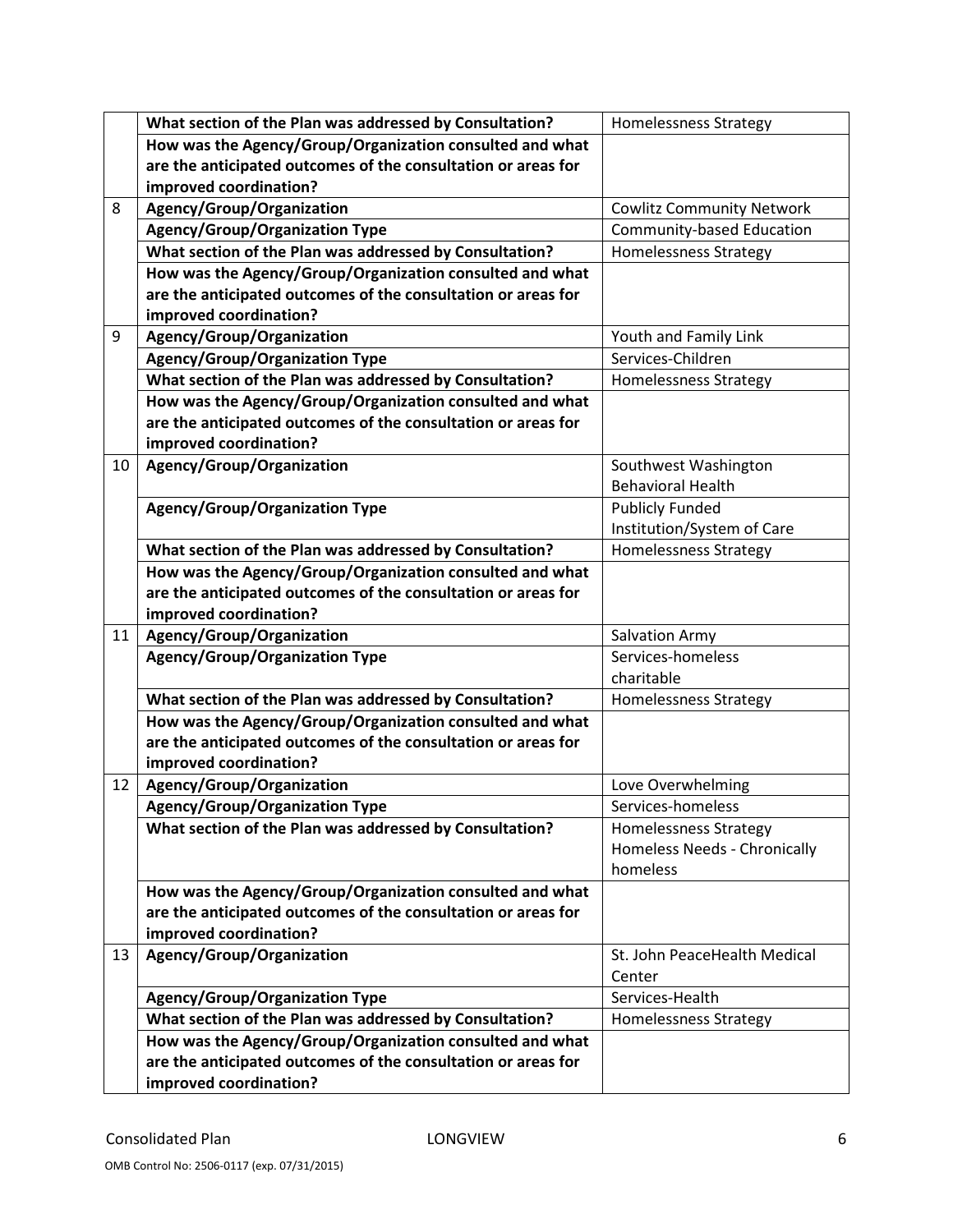| 14 | Agency/Group/Organization                                     | Family Health Center           |
|----|---------------------------------------------------------------|--------------------------------|
|    | <b>Agency/Group/Organization Type</b>                         | Services-homeless              |
|    |                                                               | Services-Health                |
|    |                                                               |                                |
|    | What section of the Plan was addressed by Consultation?       | Homelessness Strategy          |
|    | How was the Agency/Group/Organization consulted and what      |                                |
|    | are the anticipated outcomes of the consultation or areas for |                                |
|    | improved coordination?                                        |                                |
| 15 | Agency/Group/Organization                                     | City of Longview               |
|    | <b>Agency/Group/Organization Type</b>                         | Other government - Local       |
|    | What section of the Plan was addressed by Consultation?       | <b>Housing Need Assessment</b> |
|    |                                                               | <b>Homelessness Strategy</b>   |
|    |                                                               | Homeless Needs - Chronically   |
|    |                                                               | homeless                       |
|    |                                                               | <b>Economic Development</b>    |
|    | How was the Agency/Group/Organization consulted and what      |                                |
|    | are the anticipated outcomes of the consultation or areas for |                                |
|    | improved coordination?                                        |                                |
| 16 | Agency/Group/Organization                                     | <b>Head Start</b>              |
|    | <b>Agency/Group/Organization Type</b>                         | Services-Children              |
|    |                                                               | Services-homeless              |
|    |                                                               | Services-Education             |
|    | What section of the Plan was addressed by Consultation?       | <b>Homelessness Strategy</b>   |
|    |                                                               | <b>Economic Development</b>    |
|    | How was the Agency/Group/Organization consulted and what      |                                |
|    | are the anticipated outcomes of the consultation or areas for |                                |
|    | improved coordination?                                        |                                |
| 17 | Agency/Group/Organization                                     | City of Kelso                  |
|    | <b>Agency/Group/Organization Type</b>                         | Other government - Local       |
|    | What section of the Plan was addressed by Consultation?       | <b>Housing Need Assessment</b> |
|    |                                                               | <b>Homelessness Strategy</b>   |
|    |                                                               | <b>Economic Development</b>    |
|    | How was the Agency/Group/Organization consulted and what      |                                |
|    | are the anticipated outcomes of the consultation or areas for |                                |
|    | improved coordination?                                        |                                |

Identify any Agency Types not consulted and provide rationale for not consulting

N/A

Other local/regional/state/federal planning efforts considered when preparing the Plan

| Name of Plan      | Lead<br>Organization | How do the goals of your Strategic Plan overlap with the goals<br>of each plan? |
|-------------------|----------------------|---------------------------------------------------------------------------------|
| Continuum of Care |                      |                                                                                 |

### Table 3 – Other local / regional / federal planning efforts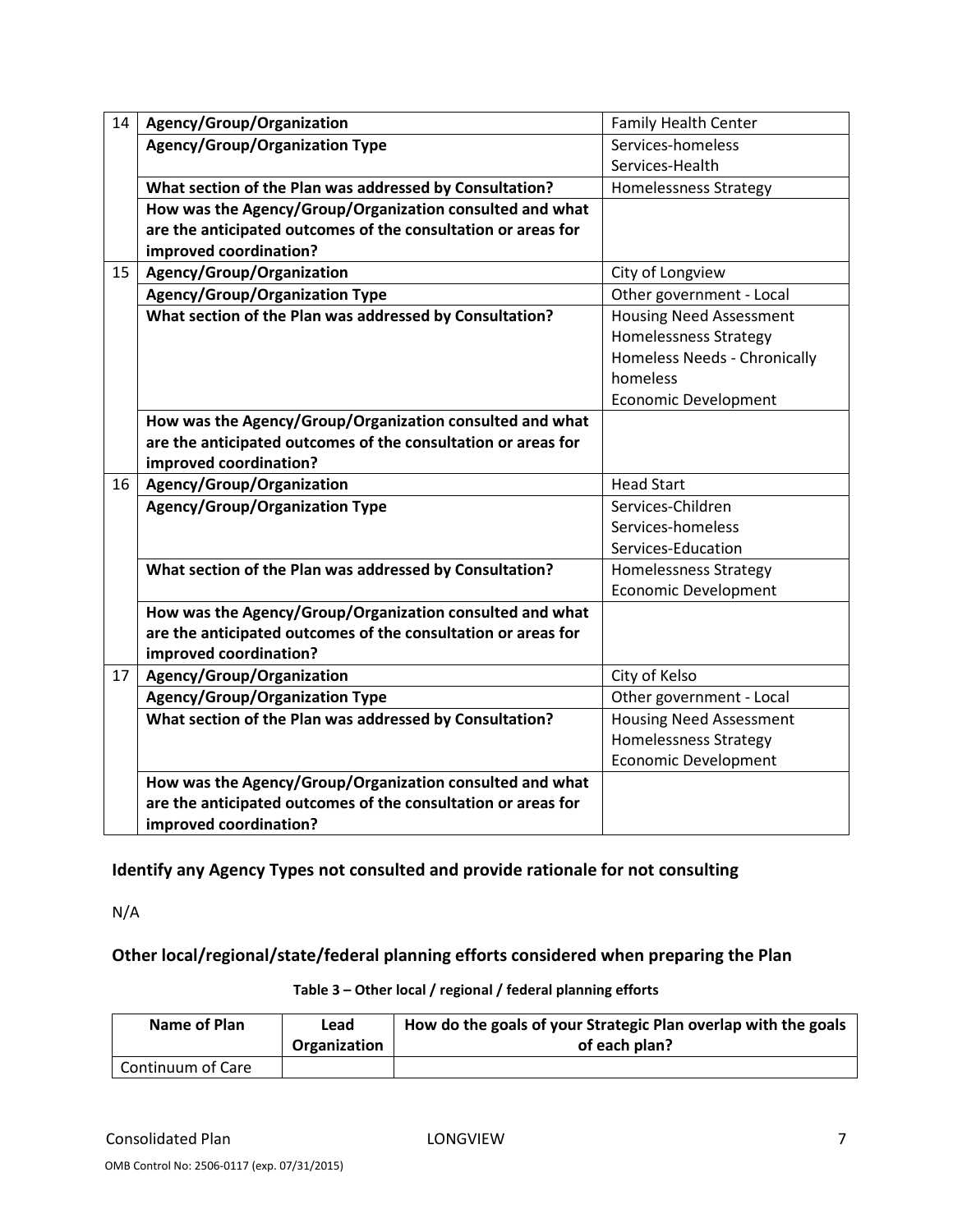| <b>Name of Plan</b>         | Lead          | How do the goals of your Strategic Plan overlap with the goals |
|-----------------------------|---------------|----------------------------------------------------------------|
|                             | Organization  | of each plan?                                                  |
| City of Longview 2006       | City of       | Providing alternative housing types and developments will      |
| Comprehensive Plan          | Longview      | allow for innovations in affordable housing.                   |
| City of Kelso - South       | City of Kelso | South Kelso housing and service needs were identified in the   |
| <b>Kelso Revitalization</b> |               | neighborhood plan and carried forward into the Strategic Plan. |
| Plan                        |               |                                                                |
| Cowlitz County Ten          | Cowlitz       | Homeless activities outlined in the Strategic Plan are aligned |
| Year Plan to End            | County        | with the Ten Year Plan.                                        |
| Homelessness                |               |                                                                |
| Southwest                   | <b>CWCOG</b>  | Revitalizing neighborhoods helps create vibrant neighborhoods  |
| Washington                  |               | that aid in economic development recruitment. Improving        |
| Economic                    |               | commercial districts and economic opportunity dovetails with   |
| Development                 |               | the goals of the Comprehensive Economic Development            |
| Commision                   |               | Strategy, give their focus on attracting businesses, growing   |
|                             |               | entrepreneurs, and improving the workforce.                    |

## Describe cooperation and coordination with other public entities, including the State and any adjacent units of general local government, in the implementation of the Consolidated Plan (91.215(l))

Implementation of the Consolidated Plan requires close coordination and cooperation between the cities of Longview and Kelso, as Consortium partners. Cowlitz County administers the local document recording fees and is the grantee for state homeless dollars that then flow to sub-grantees, which are typically direct service and housing providers. Coordination between Cowlitz County homeless programs and the housing and community development programs of Longview and Kelso occurs on a frequent basis within the structure of the Cowlitz Housing First! Coalition and the Regional Housing Advisory Committee meetings.

## Narrative

Ongoing forums within the community, such as the Cowlitz Housing First! Coalition and the Regional Housing Advisory Committee, provide an open platform for information sharing, coordination, and collaboration. Representatives from housing, social services, health services, private business, local business, the faith community, local governments and citizens at large participate regularly in conversations around problem-solving service and housing needs for homeless and low-to-moderate income persons. The Consolidated Plan development allows an additional opportunity to structure these discussions to meet consolidated plan objectives. Input from citizens, agencies, local government and providers is rolled up into the needs assessment and strategic plan for the Longview-Kelso Consolidated Plan.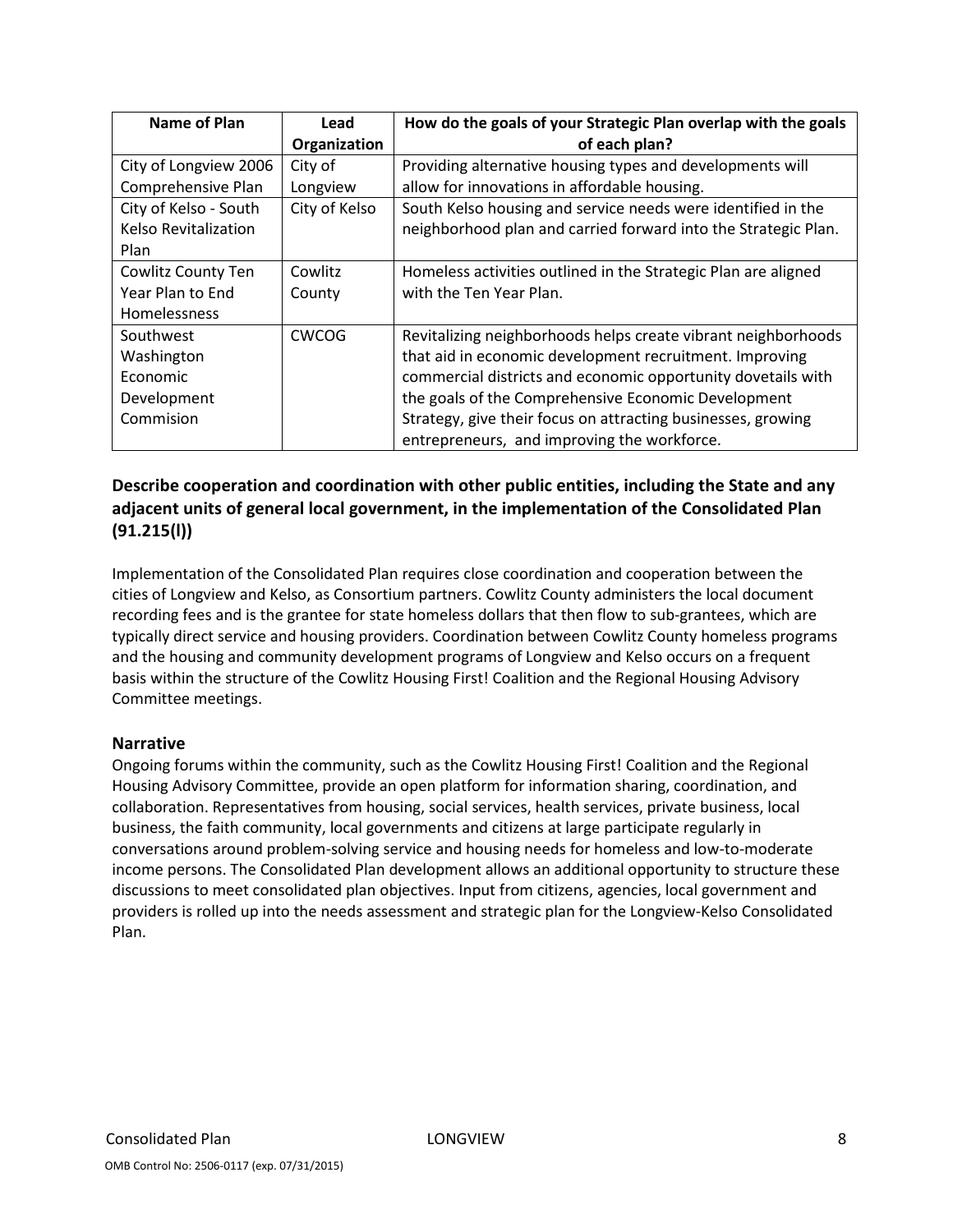# PR-15 Citizen Participation - 91.401, 91.105, 91.200(c)

## 1. Summary of citizen participation process/Efforts made to broaden citizen participation Summarize citizen participation process and how it impacted goal-setting

Three community meetings were held to access community comments, concerns and provide a list of potential projects or activities. The first meeting was held at the Highlands Neighborhood Association meeting on January 27, 2014 in Longview, 2014 followed by a community meeting at Kelso's Wallace Elementary on February 13, 2014, and a third community-wide meeting in Longview at the Cowlitz PUD on February 18, 2014. Information about the meetings was provided to the local newspaper serving the Kelso-Longview area The Daily News, at Longview and Kelso City Council meetings, on Longview and Kelso City websites, through email invites and announcements for the Highlands Neighborhood Association and interested stakeholders to their clients and flyers to community organizations. The information obtained from citizens was used to develop goals and priorities, in combination with council input. Four public hearings were also held to gather public comment on the proposed projects for 2014. An additional hearing will be held at plan adoption by both Kelso and Longview in June.

## Citizen Participation Outreach

Table 4 – Citizen Participation Outreach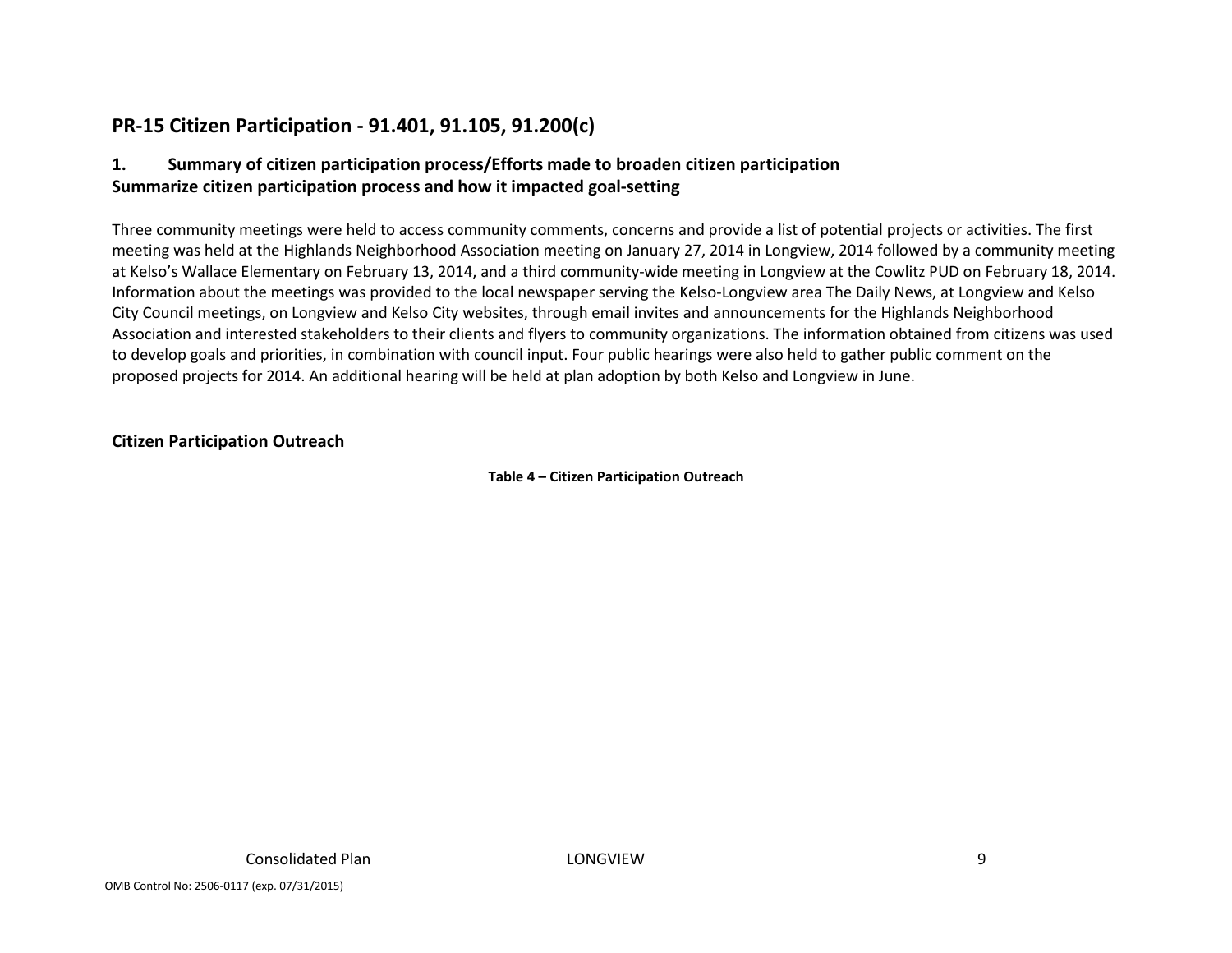| Sort         | <b>Mode of Outreach</b> | <b>Target of</b>   | Summary of            | Summary of            | <b>Summary of comments</b> | URL (If     |
|--------------|-------------------------|--------------------|-----------------------|-----------------------|----------------------------|-------------|
| Order        |                         | Outreach           | response/attendance   | comments received     | not accepted & reasons     | applicable) |
| $\mathbf{1}$ | <b>Public Meeting</b>   | <b>Minorities</b>  | Six attendees for     | Homeless services     | None                       |             |
|              |                         |                    | neighborhood          | <i>including</i>      |                            |             |
|              |                         | Non-English        | meeting (Longview)    | transitional housing, |                            |             |
|              |                         | Speaking - Specify | contact with          | Senior services,      |                            |             |
|              |                         | other language:    | Neighborhood          | accessibility, and    |                            |             |
|              |                         | Spanish            | Association staff and | innovative housing    |                            |             |
|              |                         |                    | invitation to all     | options, aging in     |                            |             |
|              |                         | Persons with       | participants          | placeWeatherization   |                            |             |
|              |                         | disabilities       |                       | and homeowner         |                            |             |
|              |                         |                    |                       | maintenance           |                            |             |
|              |                         | Non-               |                       | programs Housing      |                            |             |
|              |                         | targeted/broad     |                       | purchasing            |                            |             |
|              |                         | community          |                       | assistance            |                            |             |
|              |                         |                    |                       | programsHousing       |                            |             |
|              |                         |                    |                       | for people with       |                            |             |
|              |                         |                    |                       | disabilitiesFair      |                            |             |
|              |                         |                    |                       | housing education     |                            |             |
|              |                         |                    |                       | and rental            |                            |             |
|              |                         |                    |                       | assistance            |                            |             |
|              |                         |                    |                       | programs.             |                            |             |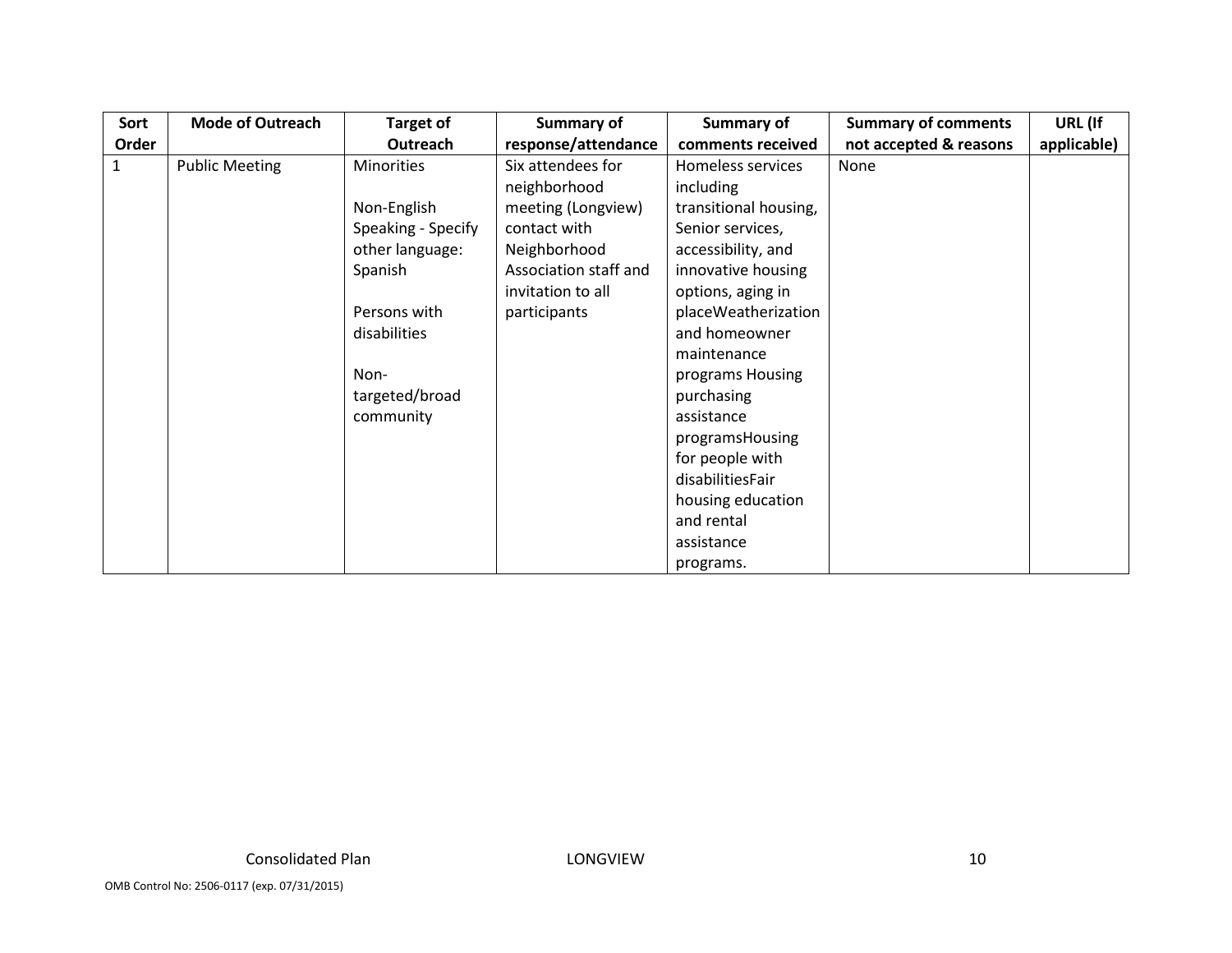| Sort           | <b>Mode of Outreach</b> | <b>Target of</b>   | Summary of                   | Summary of          | <b>Summary of comments</b> | URL (If     |
|----------------|-------------------------|--------------------|------------------------------|---------------------|----------------------------|-------------|
| Order          |                         | Outreach           | response/attendance          | comments received   | not accepted & reasons     | applicable) |
| $\overline{2}$ | <b>Public Meeting</b>   | <b>Minorities</b>  | <b>Community Meeting</b>     | Homeless services   | None                       |             |
|                |                         |                    | (Kelso) posted on City       | including           |                            |             |
|                |                         | Non-English        | website, in The Daily        | transitional        |                            |             |
|                |                         | Speaking - Specify | News, mentioned at           | housingSenior       |                            |             |
|                |                         | other language:    | <b>City Council meetings</b> | services,           |                            |             |
|                |                         | Spanish            | and stakeholder              | accessibility, and  |                            |             |
|                |                         |                    | emails. Total of 6           | innovative housing  |                            |             |
|                |                         | Persons with       | attendees                    | options, aging in   |                            |             |
|                |                         | disabilities       |                              | placeWeatherization |                            |             |
|                |                         |                    |                              | and homeowner       |                            |             |
|                |                         | Non-               |                              | maintenance         |                            |             |
|                |                         | targeted/broad     |                              | programs Housing    |                            |             |
|                |                         | community          |                              | purchasing          |                            |             |
|                |                         |                    |                              | assistance          |                            |             |
|                |                         |                    |                              | programsHousing     |                            |             |
|                |                         |                    |                              | for people with     |                            |             |
|                |                         |                    |                              | disabilitiesFair    |                            |             |
|                |                         |                    |                              | housing education   |                            |             |
|                |                         |                    |                              | and rental          |                            |             |
|                |                         |                    |                              | assistance          |                            |             |
|                |                         |                    |                              | programs.           |                            |             |